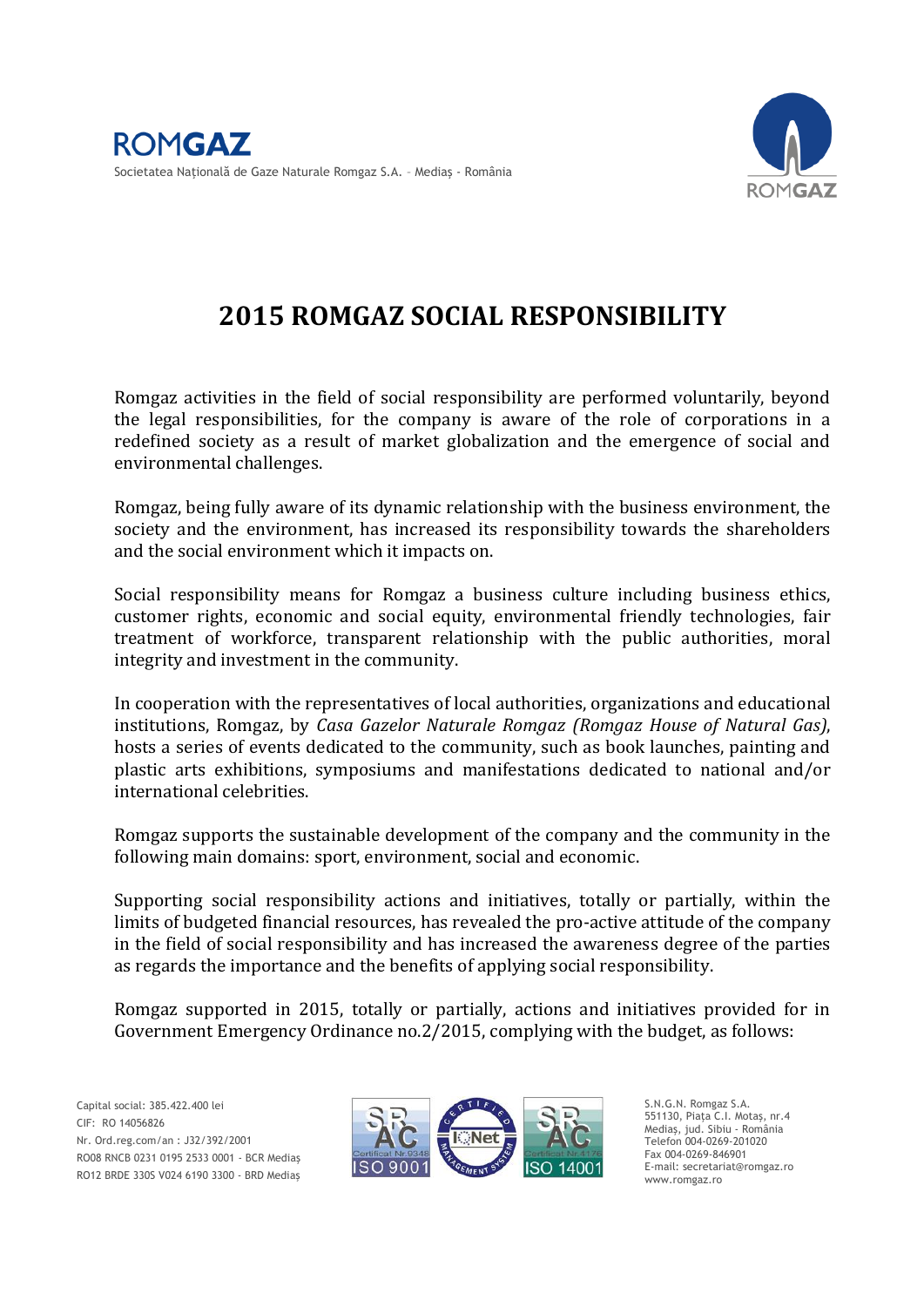# A. *Social responsibility projects, actions, initiatives in the fields provided in G.E.O. no.2/2015 – Art. XIV letter b (education, social and sport)*

# *The educational project for high schoolers Cinema EDU*

Cinema Edu, currently at its  $V<sup>th</sup>$  edition, is the most developed project for cinematographic and social education in Romania targeting mostly high-schoolers. Year by year the most successful European films are presented followed by innovative talks among pupils and special guests from the film industry and other sectors. The discussion topics derived from the projected films and covered areas such as environmental responsibility, family, communication problems or the healing power of art.

By using films during the educational act, Cinema Edu implies several types of intelligence: visual, auditive, interpersonal and intrapersonal. This project brings the artistic cinematographic language to each high-schooler's vocabulary. Visual art is a basic tool for providing complex education and offers young people the courage to formulate own beliefs and to present them to the public. For more than six months of film projections young people learn to appreciate art films and, especially to understand their viewing modes.

Romgaz supported this project together with the Ministry for Education, Research, Youth and Sports, School Inspectorates and Macondo Cultural Association.

## *UNICEF Project "Social Inclusion through the provision of integrated social services at community level"*

This project intends to test a model of providing integrated community services in Bacau county. The services will be, first of all, ensured by local specialists, namely social workers, community nurses, health and school mediators, supplemented by inclusive and quality pre-school and school education. Local authorities will manage these activities by receiving technical and methodological support from county authorities. The activity will be based on methodologies that will bring all services to work together engaging all partners at community level (local authorities, non-governmental organisations (NGOs), church organisations etc.). Special attention will be given to the early identification and prevention of risks for children and families.

The project will be implemented in 50 from the 85 rural and urban communities of Bacau county. According to estimations 54000 children and their families shall benefit from this model, wherefrom 5400 are children exposed at high risk of social exclusion. The families and their children shall be evaluated and afterwards they shall receive a set of basic social, health and educational services.

The concept of supplying integrated services for the community has been initiated last year by the Ministry of Labour, Family, Social Protection and Elderly together with the Ministry of Education, the Ministry of Health and UNICEF. This demo project will materialise the concept and will provide the necessary documentation and proof to be transformed into methodologies, practices, programs and legislation in order to be applied at a large scale to have a positive influence on the lives of many children and families. This concept is going to be the basis for national programs financed from public and European funds, and also the basis for future social inclusion strategies.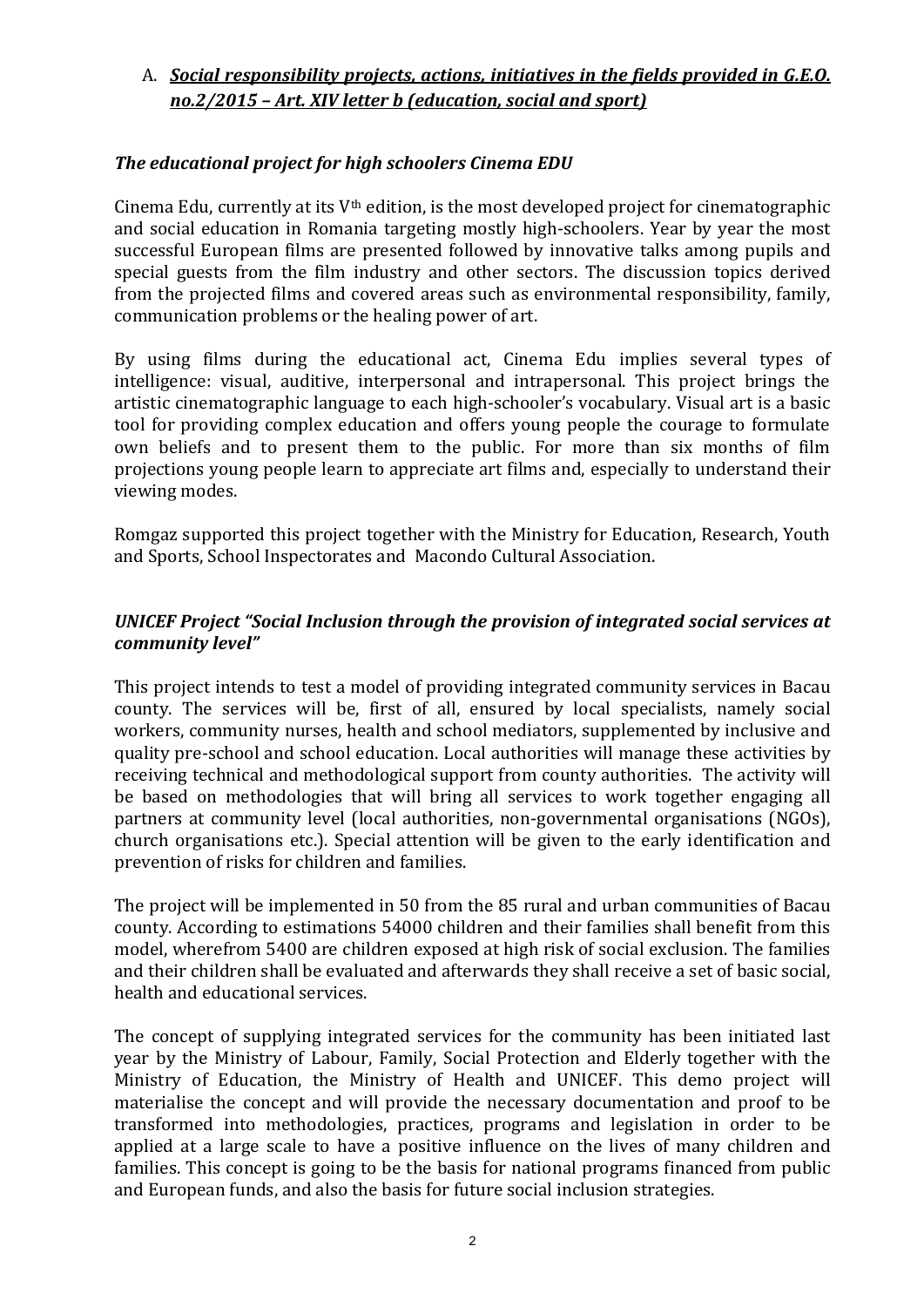# *"Young Leaders Club Summer School"*

Young Leaders Club summer school aims at interactive debates mainly on the financial crisis, investments, providing a full and deep analysis of current financial markets. It addresses to a young public eager to evolve.

Such program, both complex and well known, implied up to date participants from all over the world as Germany, France, Poland etc.

Young Leaders Club slogan is the continuous education and its courses intend to develop the knowledge and the practical abilities of participants in order to be able to develop businesses.

# *Other education related actions/initiatives*

Romgaz supported in 2015: the National Math Contest 2015-2016 for grades V-VI and VII-XII and the Romanian Language and Literature Contest organised by Mures County School Inspectorate. Besides showing the talent, creativity and perseverance of pupils, the significance of such contests goes, without any doubt, beyond the narrow frame of a small contest.

Organised for generations, school contests crown the long, perseverant, silent education activities, creating the competitive spirit stimulating the wish to be the best of the best. We have therefore an authorised appraisal of the value and talent, a confirmation of their high education. These national contests highlight that a large number of schools successfully belong to an elite.

# *Social projects/actions/initiatives*

Romgaz continued to support ONG's, institutions by implementing extensive social programs, educational-cultural-artistic projects (book editing and publishing, shows, festivals etc.) such as: George Enescu International Festival the 22nd edition; Medias Central European Film Festival 7+1, 5th edition; Sibiu Jazz Festival 45th edition; Sibiu International Theatre Festival 22nd edition; 2016 Energy Mirror of Romania consisting in elaborating a catalogue for the Romanian energy industry.

#### *Projects/Actions/ Initiatives in the Field of Sport*

#### *National Team Chess Championship*

The National Team Chess Championship is a project under a collaboration protocol with the Ministry of Education, the Romanian Chess Federation, the National Authority for Sport and Youth and the *Elisabeta Polihroniade* Association. By supporting such a project, emphasis is laid on the importance of chess for young people's education and development of intelligence.

The project has national coverage and supports education. According to a Romgaz social responsibility questionnaire such project is the second preference chosen by the respondents. Romgaz brand associated with performance and excellence, and the interest in ensuring the necessary background to develop children's abilities by chess playing render confidence in the company and its management, which cares for the young generation's education.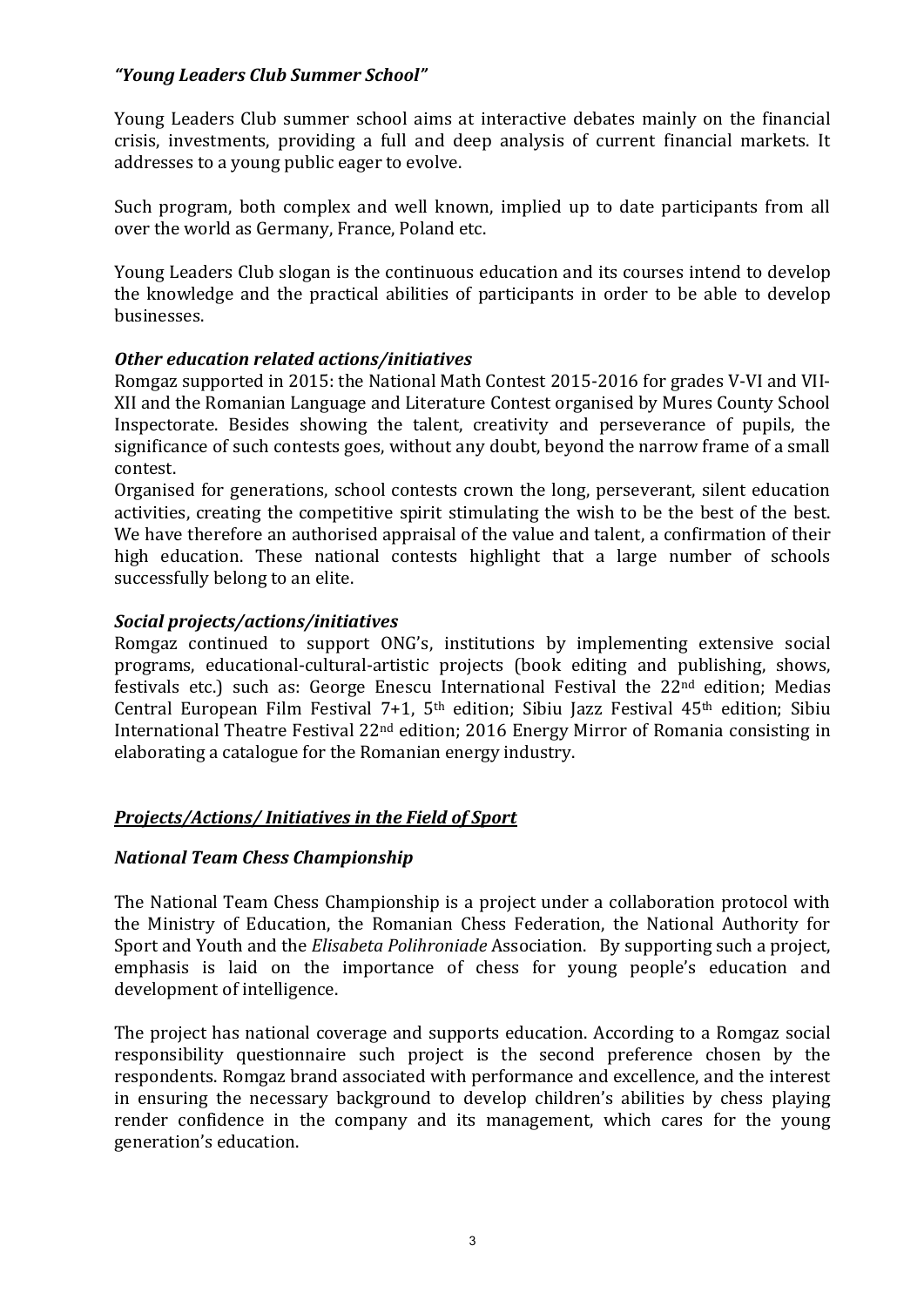#### *Kings Tournament - ROMGAZ*

An event of success, where Romgaz is involved together with the *Elisabeta Polihroniade* Sports Club Association and the Romanian Chess Federation, is the International Chess Championship *Kings Tournament*, which has reached its 9th edition, and since its 5th edition it has become one of the most appreciated competition of its kind worldwide, being recognized by the Romanian Chess Federation as well as by the International Chess Federation (FIDE).

As the competition has gained more and more recognition under the aegis of performance, Romgaz has been increasing its support of the Kingsport, becoming one of the most important supporters in the country for all the 9 editions. By choosing to support the organization of such a prestigious tournament, Romgaz proves its commitment to true values and to mind performance, the competition becoming part of the company's actions of social responsibility.

The national prestige of the competition, which is included in the Grand Slam, renders success to diplomatic relations in the field of Romanian economics. Romgaz international visibility, emphasized by the credibility and distinction of the competition, has a positive influence upon future cooperation agreements and economic relations.

# *Projects, Actions, Initiatives in the Field of Sport and the Local Community*

Romgaz supports performance in the Romanian sport, and the company's involvement in the sports community includes a diversified range of sport activities such as football, basketball, nine-pin bowling, table tennis, volley and bodybuilding.

Supporting community representatives with sports performances, is a result of the company's wish to invest in the development of a healthy community, as sports contributes to the development and perfecting of individuals as members of the society, and the values of sport become essential tools of social and educational integration.

# *Gaz Metan Medias Sport Club (Football and Basketball)*

Gaz Metan Medias Sport Club is composed of several sports departments, the Basketball and Football Teams, Gaz Metan Medias develop their activities under the colours of the club. The basketball and football teams, Gaz Metan Medias, financially supported by Romgaz, have held top ranks in Romania national championships during previous years.

#### *"Romgaz Table Tennis Sport Club" Medias*

Due to Romgaz's involvement in sports, "Romgaz Table Tennis Sport Club" Medias, which plays in "Super-League" and develops its activity according to modern standards, facilitates their members' ascension to performance, proven by several prizes received by the club's members.

Here are the Records for 2015 of the Sportsmen who belong to the "Romgaz Table Tennis Sport Club" Medias, from juniors to seniors, both internally and internationally: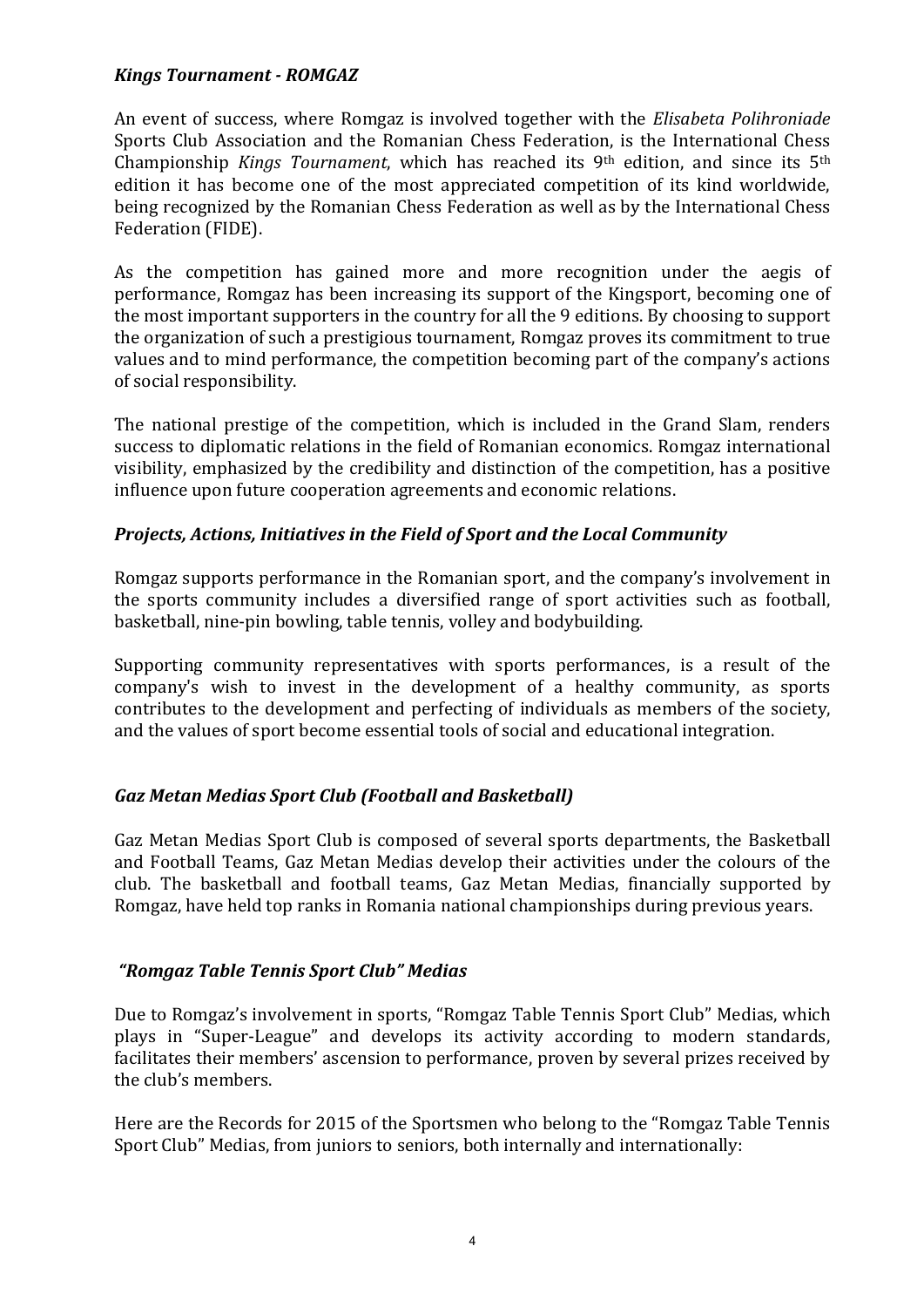Results at national level:

- 1st Place National Cadet Individual Championship, 25-26 April 2015, in Bistrita,;
- 1<sup>st</sup> Place National Cadet Double Championship, 23-24 April, in Bistrita;
- 2<sup>nd</sup> Place TOP 12 Juniors, 17-18 January 2015, in Bistrita;

Results at European level:

- 3rd Place Dragoman Andreea, World Junior Team Championship, in France;
- 3rd Place Dragoman Andreea, European Cadet Individual Championship, in Bratislava;
- 3rd Place Dragoman Andreea, European Cadet Team Championship, in Bratislava;
- 1<sup>st</sup> Place Dragoman Andreea, Bahrein Open, Junior Teams;
- 1st Place Dragoman Andreea , Bahrein Open, Cadet Individuals;
- 1st Place France Open, Junior Double;
- 1st Place Dragoman Andreea, Croatia Open, Junior Teams;
- 2nd Place Dragoman Andreea, Croatia Open, Junior Individuals;
- 1st Place Dragoman Andreea, Serbia Open, Junior Individuals;
- 1<sup>st</sup> Place Dragoman Andreea, TOP 10 Europe Cadet, in Buzau;
- 2nd Place Dragoman Andreea, World Cadet Challenge, in Egypt.

# *Romgaz Sport Club Electromures, Nine-Pin Bowling*

The women's nine-pins bowling team of Romgaz – Electromures plays in the National Championship being one of the most emblematic bowling teams in Romania. Along time, the team has won several national and international titles, with a very impressive record: 19 national champion titles, 15 World Cup titles, as well as other international cups.

Here are the special performances which the women's nine-pins bowling team of Romgaz – Electromures obtained during the competition year 2015:

- National Champions with Senior Team;
- National Champions with Junior Teams;
- 2nd Place Romanian Cup with Senior Team;
- National Cadet Individual Championship U 18 2 bronze medals;
- National Individual Junior Championship U 23 9 medals/ 3 gold, 1 silver, 5 bronze;
- National Individual Senior Championship 3 medals/ 1 gold, 2 bronze;
- Senior Team qualified in the quarter finals of 2016 Champions League;
- Two U 18 juniors selected for the National Team who participated in the World Championship in Speichersdorf, Germany.

*Romgaz also granted Sponsorships to other sports associations and clubs,* for infrastructure development and modernization, ensuring competition equipment or implementation of certain sport programs (national championships, tournaments, competitions, expeditions, training camps etc.) with internal and international actions.

# *B. Social responsibility projects, actions and initiatives in the fields provided under Government Emergency Ordinance no.2/2015 – article XIV letter a (medical, health, medical treatments and interventions)*

In 2015 Romgaz continued to offer its support to NGOs and institutions in order to support and implement a great variety of medical programs (equipping hospitals/medical units with medical equipment, performing surgical interventions, medical investigations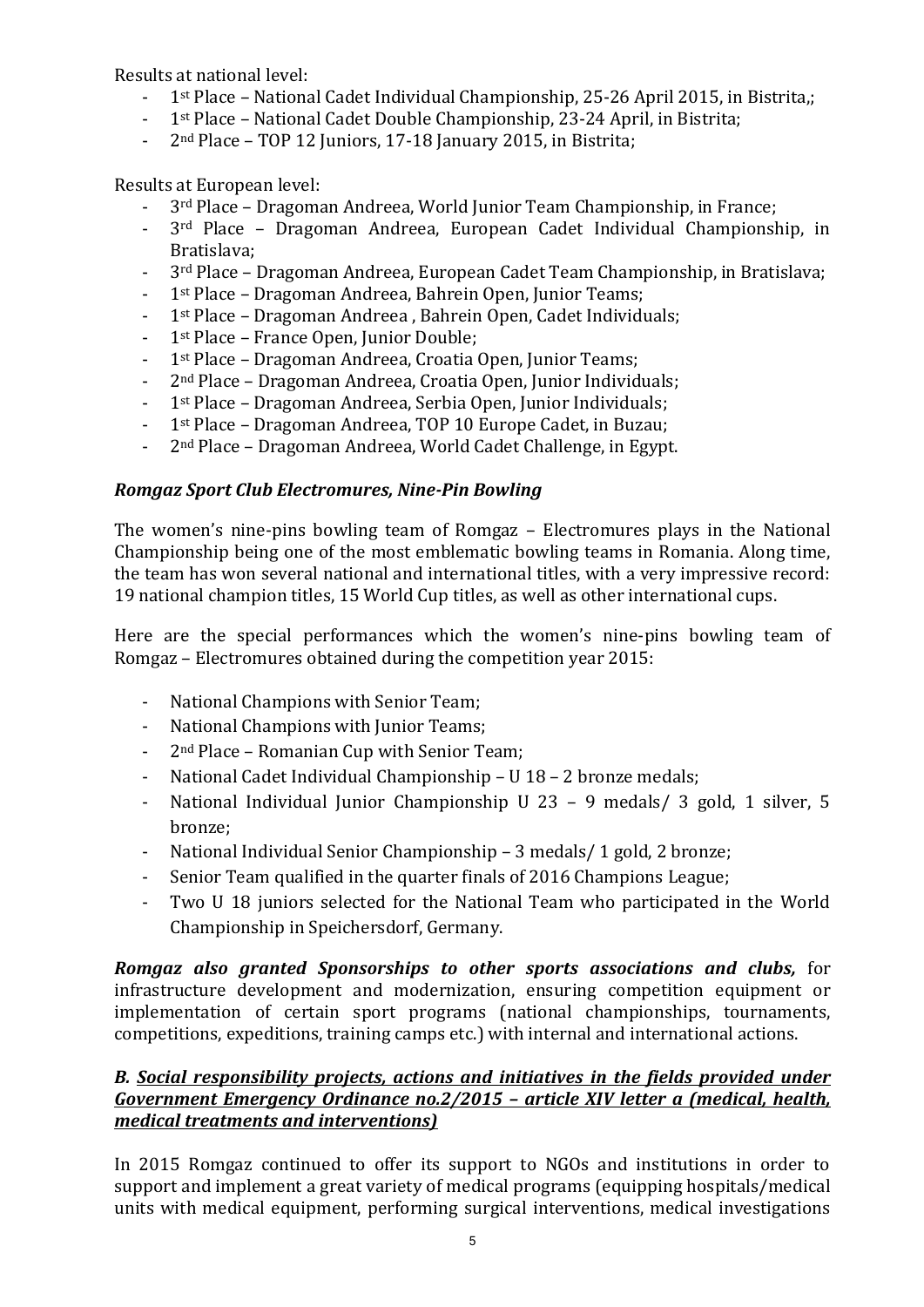and treatments), among which: equipping 4 hospitals in Medias, Targu Mures, Sibiu and Blaj with medical equipment of high performance, performing special therapy for autism diagnosed children, surgical interventions and medical treatments for serious illness.

#### *Social responsibility actions and initiatives in the humanitarian and social field*

S.N.G.N. ROMGAZ S.A. offered its support for the development and modernization of infrastructure in centers for disabled people, schools and kindergartens, rehabilitation of access roads, bridges and playgrounds.

## *Actions, Initiatives in the Field of Cults*

Romgaz acknowledges the importance of religion as a determinant element of the community's consciousness, which is why it constantly supports the construction and rehabilitation of religious buildings or restauration of some parts of the religious buildings, as well as the infrastructure development and modernization (renovation, improvement and restauration works, construction of new buildings, social centres, painting works specific to religious buildings etc.) social programs of Christian education and help programs for the under-privileged people or young people with low incomes.

**In accordance with the corporate social responsibility principles, Romgaz aims at obtaining economic success in an ethical manner, respecting its employees thus providing in accordance with the Collective Labour Contract for its employees and/or their families (spouse, children), under specific circumstances, social aids for professional diseases and labour or labour-related accidents, for treating serious labour-related or labour-generated medical conditions as well as for medical treatments and relating medical-services in specialized units in Romania and abroad.** 

Romgaz supporting actions and participation in the performance of social responsibility projects, actions and initiatives were based, without being limited to, the following sponsoring criteria:

- the importance of sports in the education and intelligence development of youth, in the development of diplomatic, cooperation and even economic relations;
- the necessity to support the Romanian sport as a result of financial difficulties faced by a great number of local and national sports clubs;
- company's wish to invest in the development of a healthy community as sport helps people develop and improve within a society while the values promoted by sport become essential instruments of social and educational integration;
- contribution to the development of public policies regarding prevention and control of school absence and abandonment mainly in the communities where Romgaz performs its production activities, the company benefiting from an improved image and positive feelings towards Romgaz brand;
- encouraging young people/students who, through their effort, became an example of excellence and motivation and who promote success based on education;
- social difficulties and issues which determined the Company to support and implement a great variety of social programs, to help under-privileged people and low income young people, to support educational, cultural and artistic projects (publication of books and publications, organization of Olympics, workshops,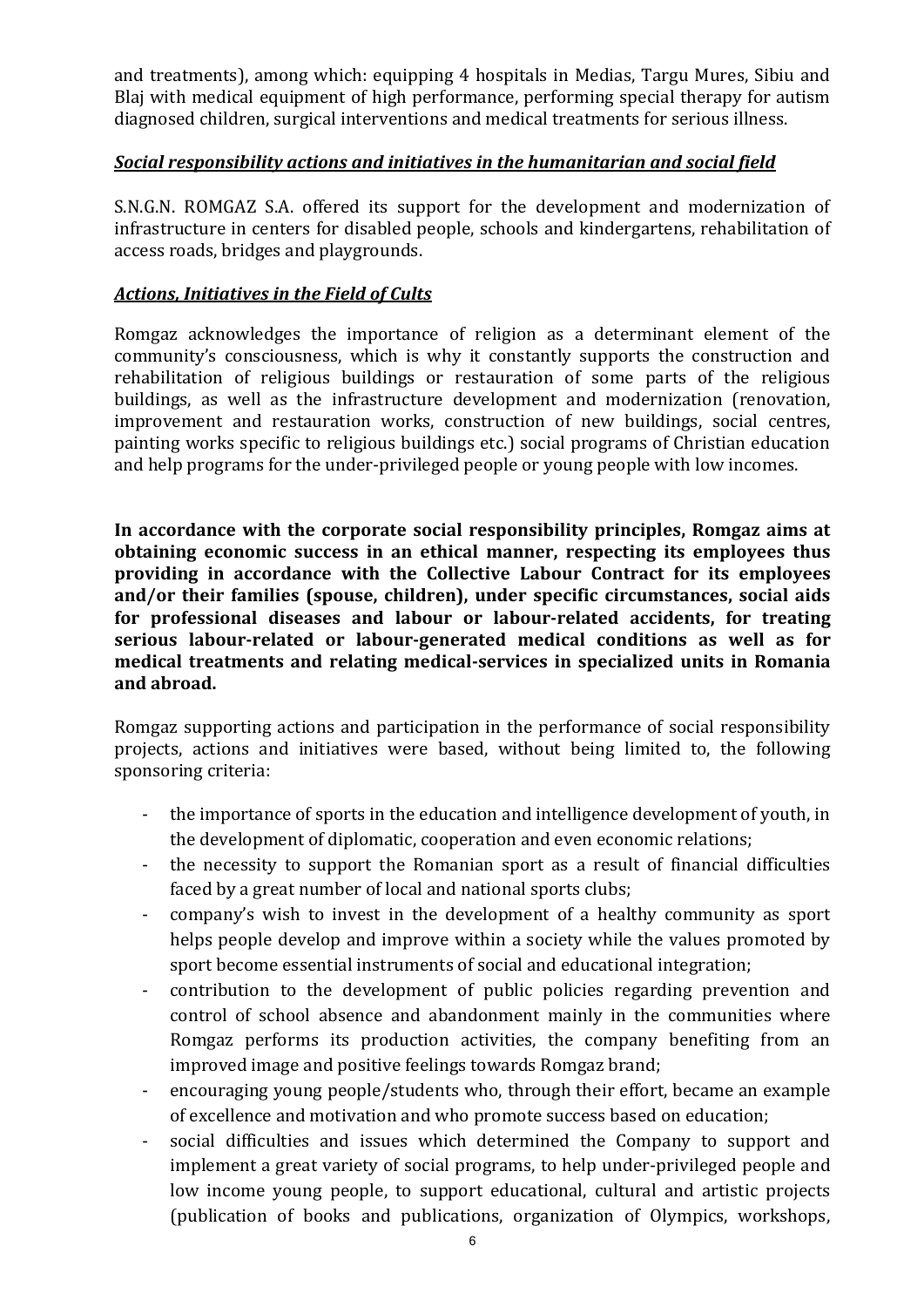conferences, performances, festivals, symposiums, exhibitions, local events, folk dance groups etc) as well as medical programs (equipping hospitals/medical units with medical equipment, performance of surgical interventions, medical treatments);

- the necessity to develop and modernize infrastructures for community centres, hospitals, centres for disabled people, schools, kindergartens, rehabilitation of roads, bridges and playgrounds in the communities where Romgaz performs its production activities;
- working together with the representatives of local authorities, with educational organizations and institutions in order to organize events dedicated to the community such as book signings, official openings of art exhibitions, symposiums or events dedicated to national/international celebrations;
- community development by supporting cultural, artistic, musical events, scientific conferences or publications;
- development of local communities where Romgaz performs its production activities by modernizing the infrastructure (renovation, improvement, restauration works, construction of new buildings, building new social centres, etc), through educational programs, rehabilitation of religious buildings and by helping under-privileged people and low income young people.

Approvals/allocation of expenditures in connection with sponsoring took in consideration, besides the above mentioned sponsorship granting criteria, the following aspects provided under the Sponsoring Policy/Strategy of the company:

- Main fields supported by S.N.G.N. ROMGAZ S.A. (education, teaching, sport, culture, medical and health, environmental protection, energy efficiency, social, underprivileged groups/communities);
- Project evaluation criteria (target group of beneficiaries, project area, impact of the project on community, applicant's reputation, applicant's organizational capacity, experience in delivering results);
- Priority in project analysis (whether they are within Romgaz field of activity or, within the geographical area out company operates, whether it may involve Romgaz employees as volunteers, whether they add value in local communities or they supplement our ongoing or completed projects);
- Analysis of, at least, the followings: objectives proposed by projects should be realist and tangible, the action plan as well as the duration of project performance should be clearly explained, the project should point out the expected results and it should be sustainable, the NGO/applicant should have experience in similar actions that were successfully completed.